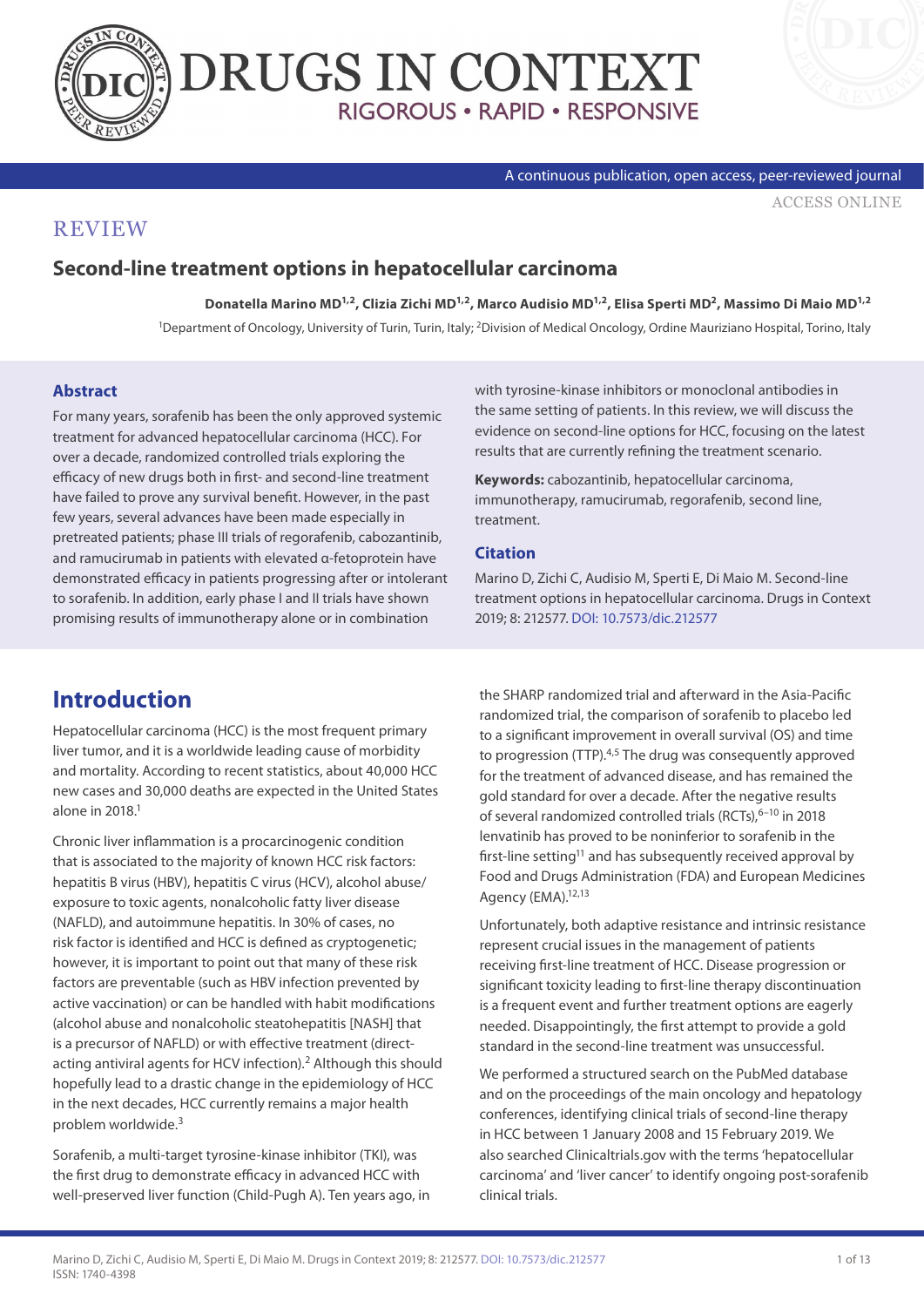Hence, in this review, we will discuss the evidence on secondline options for HCC, focusing on the latest results that are currently refining the treatment scenario.

# **Negative randomized control trials**

Following the publication of the SHARP trial and based on promising phase II trials, several drugs have been tested in RCTs in patients experiencing failure of first-line sorafenib. In these trials, given the absence of an active standard treatment, TKIs or monoclonal antibodies (MoAbs) with different target profile were compared to placebo and best supportive care (BSC).

#### Brivanib

Brivanib is an oral inhibitor of vascular endothelial growth factor (VEGF) and fibroblast growth factor (FGF) receptor that was tested in HCC patients both in first-line and in second-line therapy.7,14 In the BRISK-PS study, 395 patients with advanced HCC progressing on or intolerant to sorafenib were enrolled. Despite a benefit in TTP (median TTP was 4.2 months for brivanib and 2.7 months for placebo; *p*<0.001) and objective response rate (ORR) (10 and 2%, respectively) assessed with mRECIST criteria, there was no significant improvement in OS; median OS was 9.4 months for brivanib and 8.2 months for placebo (hazard ratio [HR] 0.89; 95.8% confidence interval [CI]: 0.69–1.15; *p*=0.3307). The authors indicated numerical imbalances in some baseline factors such as α-fetoprotein (AFP) levels and the presence of vascular invasion, favoring placebo as possible explanation for brivanib failure.

#### Everolimus

On the basis of preclinical evidence supporting the role of the mTOR pathway in hepatocarcinogenesis and of the clinical experience of the mTOR inhibitor everolimus in HCC, the phase III trial EVOLVE-1 was designed.<sup>15</sup> It enrolled 546 patients with advanced HCC whose disease progressed during or after sorafenib or who were sorafenib intolerant. The patients were randomized in a 2:1 ratio to receive everolimus 7.5 mg per day (n=362) or matched placebo (n=184). The treatment with everolimus did not confer any survival advantage: mOS 7.6 months for everolimus and 7.3 months for placebo (HR 1.05; 95% CI: 0.86–1.27; *p*=0.68). Prespecified subgroup analyses revealed similar results in most subgroups, except for HBVpositive patients who seemed to obtain some benefit from everolimus therapy. However, no differences were seen in secondary endpoints such as TTP, disease control rate (DCR), and health-related quality of life (HR-QoL).

## Ramucirumab

Ramucirumab, a recombinant IgG1 MoAb directed against VEGFR-2, was tested as second-line treatment in the REACH trial, enrolling 565 HCC patients.<sup>16</sup> Inclusion criteria and study design were similar to the RCTs already discussed. In

this study population, ramucirumab achieved better TTP (median 3.5 *versus* 2.6 months; *p*<0.0001), ORR (7 *versus* <1%; *p*<0.0001), and DCR (56 *versus* 46%; *p*=0.011) at the cost of manageable toxicities. However, the primary endpoint was not met: mOS 9.2 months in the ramucirumab group compared with 7.6 months in the placebo group (HR 0.87; 95% CI: 0.72–1.05; *p*=0.14). In the prespecified subgroup analyses, patients with a baseline AFP concentration of 400 ng/mL or greater had a statistically significant survival benefit (mOS 7.8 *versus* 4.2 months; HR 0.67; 95% CI: 0.51–0.90; *p*=0.006). This subgroup also experienced a benefit from ramucirumab treatment in the deterioration of symptoms in FHSI-8 (HR 0.690; *p*=0.054) and PS (HR 0.642; *p*=0.057).17 These findings have led to the design of a population-enriched trial that will be discussed later.

#### ADI-PEG 20

ADI-PEG 20 is the pegylated form of the enzyme arginine deiminase (ADI) that converts arginine to citrulline. Arginine deprivation can induce HCC cell death, and it is therefore a potential target for cancer treatment. The development of ADI-PEG 20 has moved fast from phase II<sup>18</sup> to a phase III trial that enrolled 635 patients worldwide.<sup>19</sup> Unfortunately, similar to the previously listed studies, this trial did not reach its primary endpoint: mOS was 7.8 months for ADI-PEG 20 *versus* 7.4 months for placebo (HR 1.022; 95% CI: 0.847–1.233; *p*=0.884). Despite these negative results in the whole study population, *post hoc* analyses suggested improved survival in patients with prolonged arginine depletion (mOS 12.3 *versus* 7.3 months; *p*=0.0032) or citrulline increase (mOS 11.6 *versus* 3.5 months; *p*<0.0001) for >8 weeks.

# **Tivantinib**

In the METIV-HCC trial, tivantinib, a selective TKI targeting MET receptor, was tested in a biomarker-enriched population.20 The HGF-MET pathway is involved in tumor development and metastasis and has a prognostic value. Moreover, MET is often overexpressed after sorafenib exposure. In a randomized phase II trial, interesting hints of efficacy of tivantinib were seen in MET-high tumors<sup>21</sup>; therefore, only patients harboring this molecular characteristic (staining intensity score ≥2 in ≥50% of tumor cells) were enrolled in the subsequent randomized, double-blind, placebo-controlled trial. Unfortunately, efficacy outcomes were not significantly different between the groups, and the trial did not meet its primary endpoint (mOS was 8.4 months for tivantinib and 9.1 months for placebo; HR 0.97; 95% CI: 0.75–1.25; *p*=0.81). Although it is difficult to identify a clear reason for such a negative result, authors suggest that it may be due to the tivantinib formulation (capsules in the phase II study and tablets in the phase III study), different timing of tissue analysis (before sorafenib exposure or after sorafenib progression), unintentional selection of patients with less-aggressive disease, and importance of maintaining VEGF inhibition beyond first-line treatment. The lack of efficacy on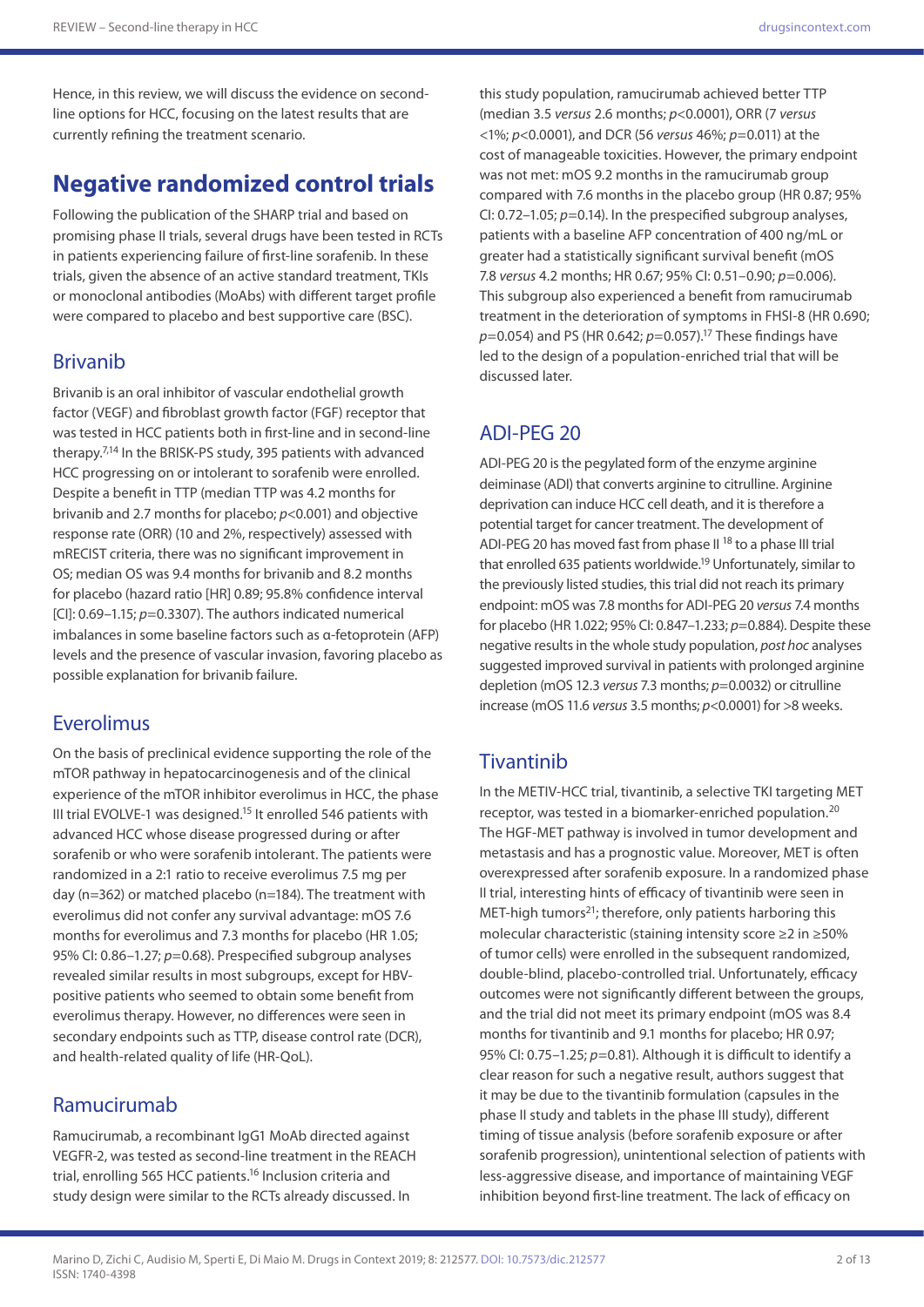tivantinib in HCC treatment was also confirmed in the Japanese population enrolled in the phase III trial JET-HCC.22

## **Regorafenib**

Regorafenib is an oral multitarget inhibitor that is already approved for refractory colorectal cancer and gastrointestinal stromal tumors (GISTs). Although it is structurally similar to sorafenib, regorafenib shows a more potent pharmacological activity and a distinct molecular target profile, blocking the activity of several protein kinases involved in the regulation of tumor angiogenesis (VEGFR1, VEGFR2, VEGFR3, and TIE2), oncogenesis (KIT, RET, RAF1, BRAF, and BRAF<sup>V600E</sup>), and the tumor microenvironment (PDGFR and FGFR). In a single-arm phase II trial, 36 patients with Barcelona Clinic Liver Cancer (BCLC) staging classification B or C HCC that would not benefit from treatments of established efficacy were enrolled.23 Notably, patients who experienced discontinuation of previous sorafenib due to poor drug tolerability were excluded. The primary endpoint of the study was to assess the safety of regorafenib as second-line treatment in HCC patients who had disease progression after sorafenib; secondary endpoints included efficacy (including TTP and OS) and pharmacokinetics. In half of the cases, adverse events were the reasons for treatment discontinuation, but only in 19% it was deemed to be related to regorafenib. All the 36 patients experienced at least a treatment-related adverse event, and dose modifications were frequent (97%); nevertheless, the safety profile in this setting of patients was in line with the known safety from other indications, and it was globally deemed manageable, being diarrhea, fatigue, and hand–foot skin reaction (HFSR) the most frequent adverse events. Notably, in the efficacy analysis, mTTP was 4.3 months (95% CI: 2.9–13.1) and mOS was 13.8 months (95% CI: 9.3–18.3) with a DCR of 72%. On these bases, the drug was moved to a phase III RCT, the RESORCE study,<sup>24</sup> that was planned as a double-blind, placebo-controlled, international trial. Randomization was stratified by geographical region (Asia *versus* rest of world), macrovascular invasion (yes *versus* no), extrahepatic disease (yes *versus* no), AFP concentration (<400 *versus* ≥400 ng/mL), and Eastern Cooperative Oncology Group (ECOG) performance status (PS) (0 *versus* 1). As for the phase II study, eligible patients must have a BCLC stage B or C not amenable to locoregional treatments, a Child-Pugh A, and they had to be previously treated with sorafenib in first-line treatment. To select a study population that could more likely tolerate regorafenib, patients needed to be sorafenib-tolerant, meaning that they must have received ≥400 mg of sorafenib daily for at least 20 of the 28 days preceding discontinuation. As a consequence, all the patients enrolled in the RESORCE trial had discontinued sorafenib because of disease progression. The drug was administered at the recommended dosing schedule of 160 mg once daily in repeating cycles of 3 weeks on treatment followed by 1 week off treatment and the treatment needed to be initiated within 10 weeks of sorafenib discontinuation. After a median follow-up of 7 months, the

benefit of regorafenib treatment was consistent for primary and secondary endpoints and in all prespecified subgroup analyses. Namely, mOS was 10.6 months with regorafenib and 7.8 months with placebo (HR 0.63; 95% CI: 0.50–0.79; *p*<0.0001). In addition, mTTP by mRECIST was 3.2 months with regorafenib and 1.5 months with placebo and more patients in the experimental arm experienced disease control (DCR 65 *versus* 36%; *p*<0.0001). As for safety, more patients in the regorafenib arm had treatment interruptions or dose reductions (54 *versus* 10%) and discontinuation due to drugrelated adverse events (10 *versus* 4%); however, no difference in grade 5 adverse events was recorded. HR-QoL was assessed using FACT-G, FACT-Hep, EQ-5D, and EQ-VAS questionnaires; globally, the scores were similar between the groups except for the FACT-Hep total score that favored placebo (*p*<0.001). Nevertheless, the difference did not meet the established minimally important threshold of 8–9 points (129.31 points for regorafenib and 133.17 points for placebo).<sup>25</sup> The adverse events profile of regorafenib in this study is in line with the known drug safety profile from other indications, being hypertension (15%), HSFR (9%), and diarrhea (3%) the most common clinically relevant grade 3 or 4 events.

Based on the results of the RESORCE trial, regorafenib was the first drug to be approved by regulatory agencies as secondline treatment for HCC patients following first-line sorafenib. Subsequent analyses showed that, at least in this selected population of patients who well tolerated sorafenib and were subsequently eligible for a second-line treatment, the sequence sorafenib-regorafenib yields a mOS of 26 months *versus* 19.2 months of sorafenib-placebo, and that the survival benefit is independent of the pattern of the disease progression during prior sorafenib treatment and of their last sorafenib dose (800 or <800 mg/day).26 The development of new distant metastases or vascular invasion was confirmed to be associated with worse survival irrespective of treatment.27 Similar to previous observation with sorafenib, also for regorafenib treatment the early onset of dermatological toxicity correlates with better outcome.28 As for molecular biomarkers, regorafenib benefit is independent of baseline AFP and cMET protein levels that are on the contrary negative prognostic factors.29 Initial evidence suggests that some single-nucleotide polymorphisms (SNPs) assessed in the RESORCE population may have a prognostic and predictive impact: however, to date, no predictive molecular biomarker of regorafenib benefit has been established.30

## **Cabozantinib**

Cabozantinib is an oral multitarget TKI that was initially identified as a potent dual inhibitor of VEGFR-2 and c-MET. Its target profile also includes the inhibition of VEGFR-1 and 3, AXL, RET, FLT3, and TIE-2. It is important to point out that both MET and AXL overexpression has a negative prognostic impact and that MET might be induced by sorafenib treatment and can be a mechanism of resistance.<sup>31,32</sup> The first clinical experience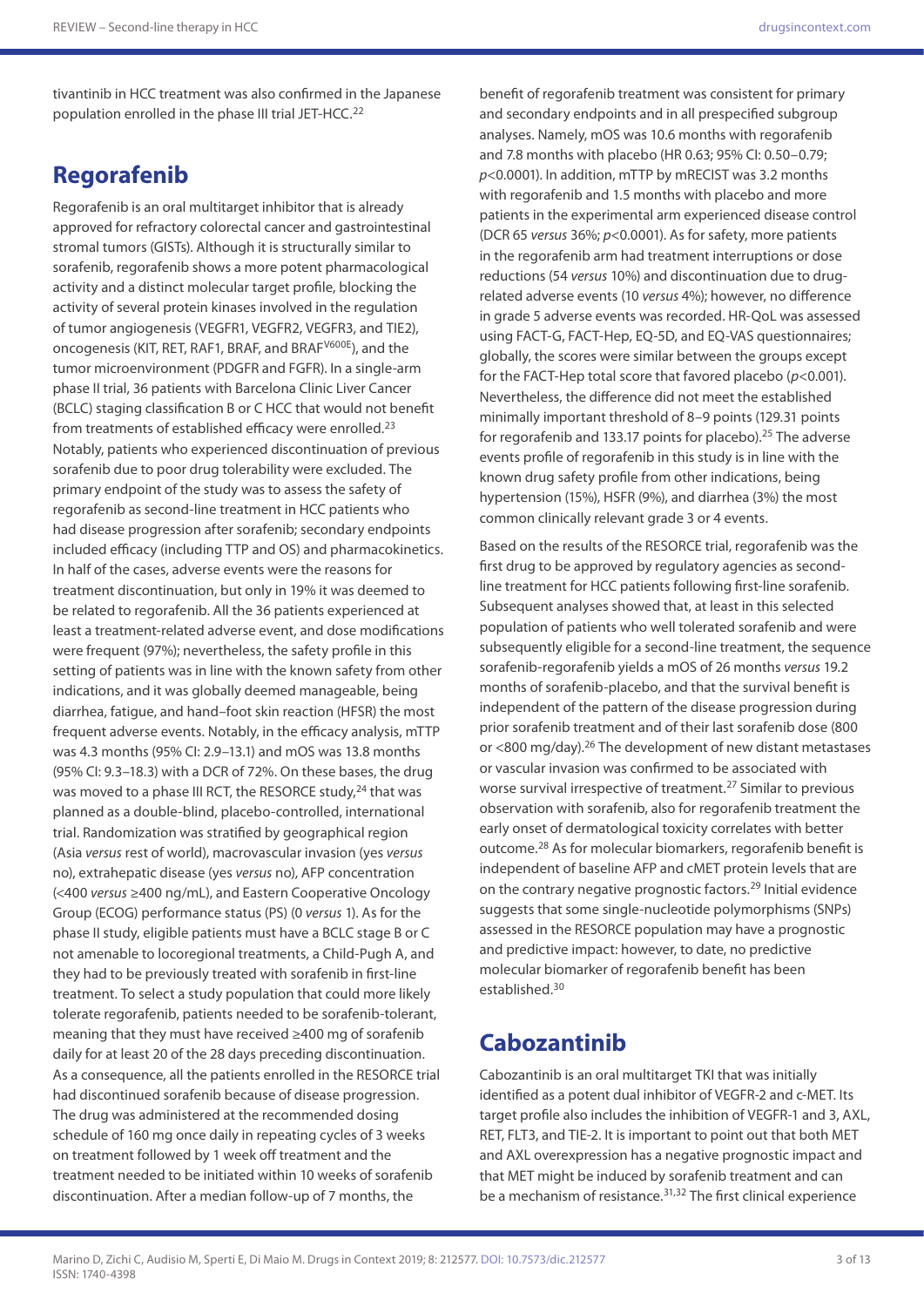of cabozantinib in HCC involved 41 patients (19 sorafenib naïve, 22 sorafenib pretreated) enrolled in 1 of the 9 cohorts of a phase II randomized discontinuation trial.<sup>33,34</sup> Patients received a 12-week lead-in treatment with 100 mg per day of cabozantinib. After restaging, patients with stable disease (SD) were randomized to cabozantinib or placebo, patients with a partial response (PR) could continue open-label cabozantinib treatment, and patients with progressive disease (PD) at or before week 12 permanently discontinued treatment. The primary endpoint of the lead-in phase was ORR at week 12, and the primary endpoint of the randomized phase was PFS. Randomization was halted before the preplanned accrual was reached due to initial efficacy results. In the HCC cohort, cabozantinib demonstrated a week-12-ORR of 5% and a week-12-DCR of 66%. Among the patients who had SD at week 12 (n=22), 12 patients were randomized to placebo and 10 to cabozantinib. With the limitation of this small sample size, no significant difference in PFS was observed between the two groups. In the overall population of 41 treated patients, mPFS from the start of the study was 5.2 months and mOS 11.5 months. The most frequent adverse events (diarrhea, weight loss, and HFSR) were mainly mild to moderate.

Based on these preliminary signals of clinical activity, a phase III, randomized, double-blind, controlled trial comparing cabozantinib to placebo in patients with HCC who had received prior sorafenib therapy was conducted (the CELESTIAL trial).35 Study treatment accounted for either a 60-mg of cabozantinib or a matched placebo once per day administered as long as patients experienced clinical benefit, or until they had unacceptable toxicity. Patients were allowed to receive cabozantinib or placebo beyond radiographic progression, as long as they continued to have clinical benefit. Randomization was stratified according to etiologic factor (HBV<sup>+</sup>HCV *versus* HCV without HBV *versus* other), geographic region (Asia *versus* other), and evidence of extrahepatic disease, macrovascular invasion, or both (yes *versus* no). Eligible patients had a diagnosis of HCC not amenable to curative treatment but with preserved liver function (Child-Pugh A) and had received previous sorafenib, but they could have received up to two previous systemic treatments and should have progressed on at least one of them (27% of cases). A total of 707 patients were randomized, in a 2:1 ratio, to receive cabozantinib (470), or placebo (237) in 95 centers worldwide during 4 years. The trial reached its primary endpoint of improving survival at the second preplanned interim analysis: median OS was 10.2 months in the cabozantinib group and 8.0 months in the placebo group (HR for death 0.76; 95% CI: 0.63–0.92; *p*=0.005). In the subgroup of patients whose only previous systemic therapy was sorafenib, the mOS was 11.3 months with cabozantinib and 7.2 months with placebo (HR for death 0.70; 95% CI: 0.55–0.88). In addition, the secondary endpoints favored the experimental arm; cabozantinib yielded a DCR of 64% as compared with 33% in the placebo group. mPFS was 5.2 months in the cabozantinib group and 1.9 months in the placebo group (HR 0.44; 95% CI: 0.36–0.52; *p*<0.001).

Of note, 47% of patients on cabozantinib had a reduction in target lesions, and 23% of AFP-high patients on cabozantinib experienced ≥50% reduction in AFP levels.<sup>36,37</sup> Overall, patients with AFP levels >400 ng/mL experienced a larger treatment benefit from cabozantinib if compared with those with AFP <400 ng/mL (HR for OS 0.71 *versus* 0.81). Other analyses have shown that the benefit of cabozantinib is independent of the presence of macrovascular invasion, extrahepatic disease, disease extension, previous TACE treatment, and age (<65 or ≥65 years).  $38-40$ 

As for safety, more patients in the experimental arm needed dose reductions (62 *versus* 13%) or treatment discontinuation due to drug-related adverse events (16 *versus* 3%). Adverse events were consistent with the known safety profile of the drug, being the most common grade 3 or 4 adverse events palmar–plantar erythrodysesthesia (17 *versus* 0% with placebo), hypertension (16 *versus* 2%), increased aspartate aminotransferase (AST) level (12 *versus* 7%), fatigue (10 *versus* 4%), and diarrhea (10 *versus* 2%). HR-QoL was assessed using the EQ-5D-5L questionnaire at baseline, every 4 weeks through week 25, then every 8 weeks, but these results have not been reported yet. Based on the CELESTIAL trial results, cabozantinib has been approved by the EMA for the treatment of patients previously treated with sorafenib and is under evaluation by the FDA.

## **Ramucirumab**

We have already discussed the initial clinical development of the MoAb ramucirumab in HCC. Following the results of the REACH trial<sup>16</sup> in the subgroup of patients with baseline AFP concentration of 400 ng/mL or greater, the REACH-2 trial was designed to assess the benefit of ramucirumab specifically in this subgroup of patients. The results of this trial were presented at the 2018 ASCO Meeting.<sup>41</sup> There were 292 previously treated patients with BCLC-B or C HCC, Child-Pugh A who were randomized 2:1 to receive ramucirumab 8 mg/kg (n=197) or matched placebo (n=95) intravenously (I.V.) every 2 weeks. Treatment was continued until PD or unacceptable toxicity, and patients were stratified according to macrovascular invasion (yes *versus* no), ECOG PS (0 *versus* 1), and geographic region (Japan *versus* rest of Asia *versus* other regions). The primary endpoint of the study was OS, and the secondary objectives included PFS, ORR per RECIST v1.1, and safety.

In the efficacy analysis, OS benefit favored ramucirumab over placebo: mOS was 8.5 *versus* 7.3 months (HR for death 0.71; *p*=0.0199). Secondary endpoints were improved as well; mPFS was 1.6 months in the placebo arm and 2.8 months in the ramucirumab arm (*p*<0.0001), and DCR was 38.9 and 59.9%, respectively (p=0.0006). Although the absolute benefit seems inferior if indirectly compared to the other studies we have already discussed, it is important to point out that elevated AFP is a recognized negative prognostic factor in HCC and consequently patients included in the REACH-2 trial had *per se* a worse survival expectancy. In addition, for the first time in the clinical development of a drug in this disease, a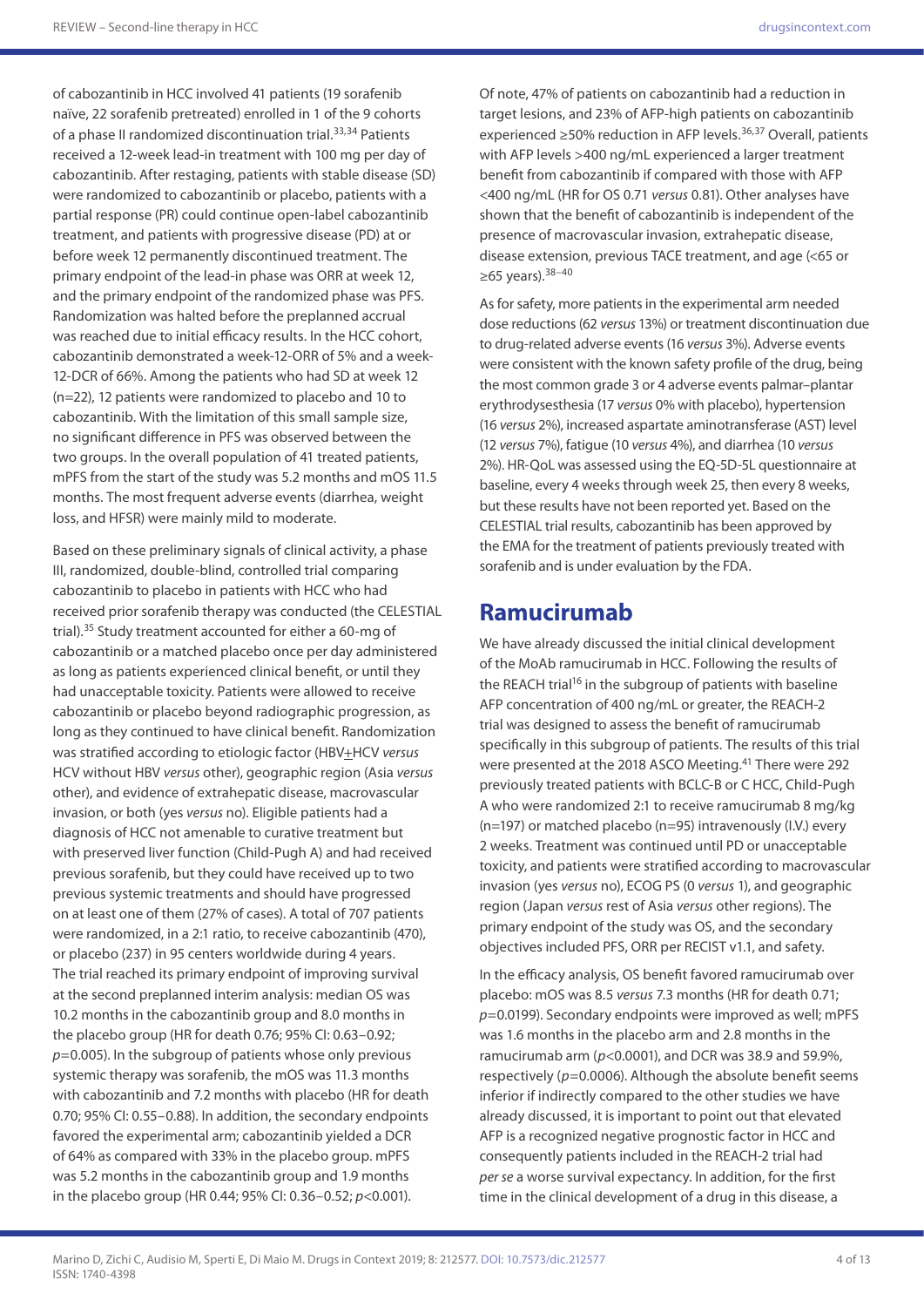predictive marker of response (AFP≥400 ng/mL) was validated. Ramucirumab toxicity was globally manageable with no unexpected adverse events recorded. The most common grade ≥3 adverse events of interest were hypertension (12.7%), bleeding events (5.1%), proteinuria (2%), and liver injury (18.3%).

Data from the REACH-2 and from the AFP-high patients enrolled in the REACH trial were recently pooled together.<sup>42</sup> In a population of 542 patients (292 patients from the REACH-2 and 250 patients from the REACH trial), 316 were treated with ramucirumab and 226 with placebo. The results of the pooled analysis are consistent with the individual studies, with a significant improvement in survival favoring ramucirumab (median OS 8.1months *versus* 5.0 months; HR 0.694; *p*=0.0002). Improvements in PFS (mPFS 2.8 months *versus* 1.5 months; HR 0.572; *p*<0.0001), ORR (5.4 *versus* 0.9%; *p*=0.0040), and DCR (56.3 *versus* 37.2%; *p*<0.0001) were observed. In another recent analysis on patients reported outcomes assessed in the same pooled population, ramucirumab demonstrated a consistent trend for a benefit in disease-related symptoms as measured by FACT-FHSI-8.43

The results of phase III trials in second-line treatment for HCC are summarized in Table 1.

# **Immunotherapy and future perspectives**

Immunotherapy has been the breakthrough in cancer treatment in the last few years, and it has completely

revolutionized the cure strategy, with continuous advances and evidence of efficacy in several types of cancer. The possibility of unleashing T cells activation against cancer cells produces durable responses at the cost of limited toxicity. Although the knowledge of predictive factors is far from being optimal, efficacy of immunotherapy is often correlated to specific features that are independent of the site of primary tumor, such as PD-1/PD-L1 expression, tumor mutational burden (TMB), or presence of microsatellite-instable phenotype (MSI-H).44–46 In HCC etiology, the role of chronic liver injury is prevalent and it is associated with inflammation and establishment of a suppressed immune environment. In addition, high expression of PD-L1 in tumors correlates with a poorer prognosis in patients with HBV-related HCC, and upregulation of PD-1 on CD8(+) T cells could predict a poorer disease progression and postoperative recurrence.47,48 Within HCC, current evidence suggests the presence of three immunogenic subgroups that show different patterns of immune cell infiltration, PD-1/PD-L1 expression, IFNy signaling activation, and chromosomal aberrations and may consequently show a different potential of response to immunotherapy.<sup>49</sup> Currently, clinical evidence of efficacy of immunotherapy in HCC is available for two anti-PD-1 MoAbs, nivolumab and pembrolizumab.

#### Nivolumab

The CheckMate-040 was designed as a multicenter, openlabel, phase I/II study, to evaluate the safety and efficacy of nivolumab in 262 patients with advanced HCC.<sup>50</sup> Eligible

#### **Table 1. Results of phase III trials in second-line treatment for HCC.**

| <b>Study</b>     | <b>Author</b><br>(year)    | Randomization                              | score          | Child-Pugh Patients (n) | <b>Survival</b><br>(months) | <b>Significance</b> | TTP or PFS*<br>(months) | <b>Significance</b> |
|------------------|----------------------------|--------------------------------------------|----------------|-------------------------|-----------------------------|---------------------|-------------------------|---------------------|
| <b>BRISK-PS</b>  | Llovet et al. $14$         | Brivanib versus<br>placebo                 | $A-B7$         | 263 versus 132          | 9.4 versus 8.2              | $p=0.33$            | 4.2 versus 2.7          | $p=0.001$           |
| EVOLVE-1         | Zhu et al. $15$            | Everolimus<br>versus placebo               | A              | 362 versus 184          | 7.6 versus 7.3              | $p=0.68$            | 3.0 versus 2.6          | $p=0.01$            |
| <b>REACH</b>     | Zhu et al. $9$             | Ramucirumab<br>versus placebo              | A              | 283 versus 282          | 9.2 versus 7.6              | $p=0.14$            | 3.5 versus 2.6          | p<0.0001            |
| ADI-PEG 20       | Abou-Alfa<br>et al. $19$   | ADI-PEG 20<br>versus placebo               | $A-B7$         | 424 versus 211          | 7.8 versus 7.4              | $p=0.88$            | 2.6 versus $2.6*$       | $p=0.075$           |
| METIV-HCC        | Rimassa<br>et al. $19$     | Tivantinib<br>versus<br>placebo•           | $\overline{A}$ | 226 versus 114          | 8.4 versus 8.1              | $p=0.81$            | 2.4 versus 3            | $p=0.076$           |
| <b>RESORCE</b>   | Bruix et al. <sup>25</sup> | Regorafenib<br>versus placebo              | $\overline{A}$ | 379 versus 194          | 10.6 versus 7.8             | < 0.0001            | 3.9 versus 1.5          | < 0.0001            |
| <b>CELESTIAL</b> | Abou-Alfa<br>et al. $35$   | Cabozantinib<br>versus placebo             | A              | 470 versus 237          | 10.2 versus 8.0             | $p=0.005$           | 5.2 versus $1.9*$       | $p=0.001$           |
| REACH-2          | Zhu et al. $41$            | Ramucirumab<br>versus placebo <sup>+</sup> | A              | 197 versus 95           | 8.5 versus 7.3              | $p=0.0199$          | 2.8 versus $1.6*$       | p<0.0001            |

• In patients with baseline MET-high tumor.

• In patients with baseline α-fetoprotein ≥400 ng/mL.

\* TTP is not reported, only PFS is available.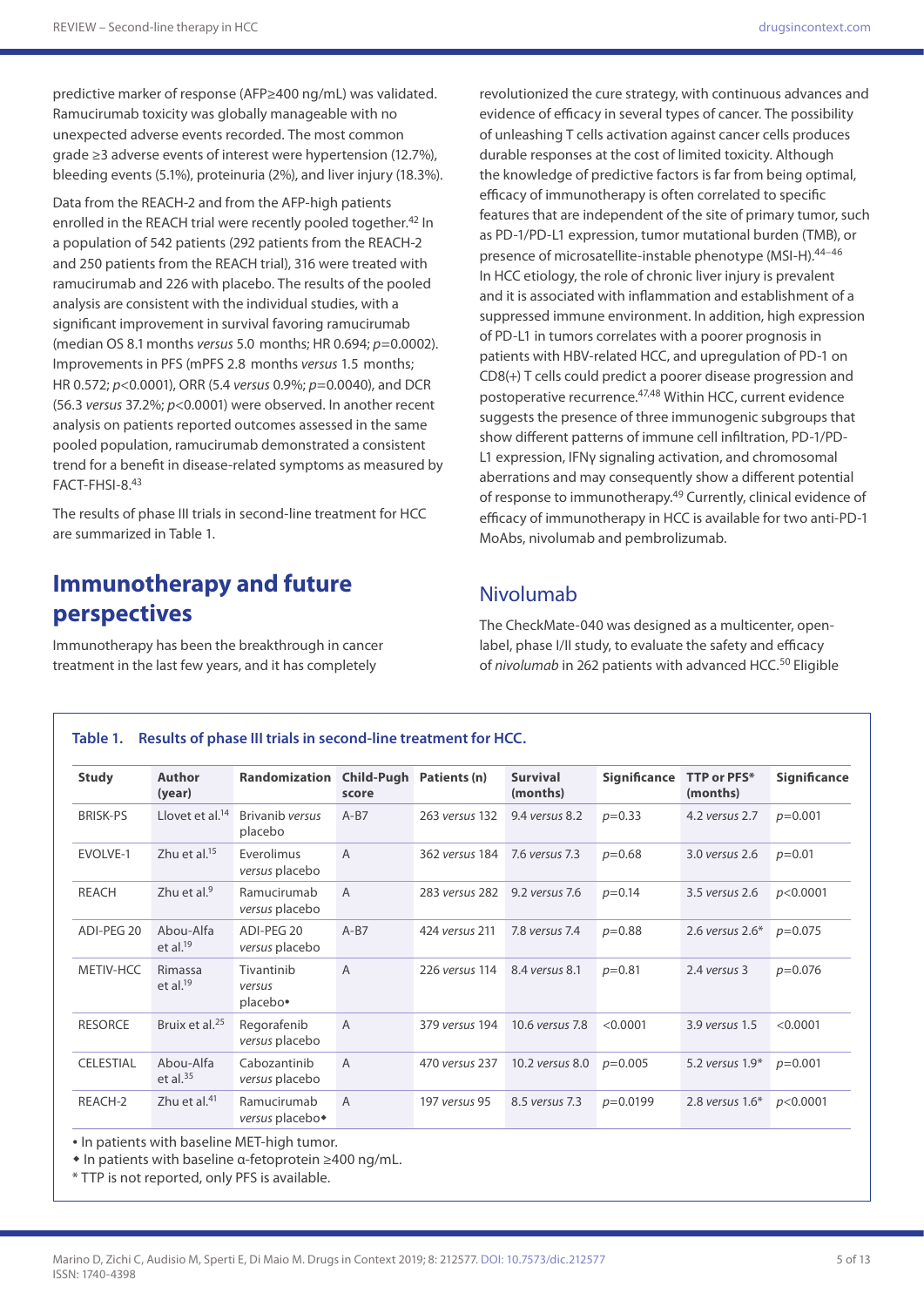patients were required to have Child-Pugh A or B7 for the doseescalation phase and Child-Pugh A for the dose-expansion phase and were enrolled into three cohorts on the basis of etiology (without viral hepatitis, HCV infection, and HBV infection). Although the majority of the patients were heavily pretreated, 56 were sorafenib-naïve or intolerant patients. Patients received I.V. nivolumab every 2 weeks at 0.1–10 mg/kg in the dose-escalation phase (48 patients), and 3 mg/kg in the dose-expansion phase (214 patients). Overall, the DCR was reached in 64% of the cases (complete response [CR] 1%, PR 18%, and SD 45%). Responses occurred early in treatment, generally within 3 months, and were durable in time (median duration of response [DoR] 9.9 months). Survival outcomes were encouraging with a 6- and 9-month survival of 83 and 74%, respectively, and an mTTP of 4 months. In recent updates of the study, 18-month OS rates were 57% in sorafenib-naïve patients and 44% in sorafenib-experienced patients, mOS was 28.6 months and 15.6 months, respectively, and survival was correlated with the degree of nivolumab antitumor activity.<sup>51,52</sup>

As for safety, the most common adverse events of any grade were fatigue (23%), pruritus (21%), and rash (15%) and grade 3/4 AST and alanine aminotransferase (ALT) increase occurred in 4 and 2%, respectively. Symptomatic treatmentrelated adverse events were comparable in patients with and without HCV or HBV infection. As a secondary endpoint, PD-L1 expression levels were retrospectively assessed as a potential biomarker for nivolumab therapy. Using a cut-off of at least 1% of membrane expression of PD-L1 on tumor cells, no correlation with outcome was demonstrated. On the basis of the Checkmate-040 study, the FDA granted accelerated approval for the use of nivolumab in patients previously treated with sorafenib. More recently, at the 2018 AASLD meeting, results of the Child-Pugh B cohort of the Checkmate-040 study were presented: 25 patients were sorafenib naïve and 24 were sorafenib experienced, 37 had a B7 Child-Pugh score, while 11 had a B8. As for efficacy, ORR was 10.2% and DCR was 55.1%, with a median DOR of 9.9 months; mOS was 7.6 months. The safety profile of nivolumab in patients with Child-Pugh B status was comparable to patients with Child-Pugh A status. Drugrelated adverse events led to discontinuation in 2 patients (grade 3 hepatic function disorder; grade 2 hyperbilirubinemia plus grade 3 transaminase increase, respectively).<sup>53</sup>

#### Pembrolizumab

Pembrolizumab was assessed in patients with advanced HCC who had progressed on (80%) or were intolerant to (20%) sorafenib in the KEYNOTE-224, a nonrandomized, multicenter phase II trial. A total of 104 eligible patients were enrolled and treated with pembrolizumab 200 mg I.V. every 3 weeks for up to 35 cycles.<sup>54</sup> After a median follow-up of 12.3 months, an ORR was recorded in 18 (17%) of the patients (CR 1% and PR 16%). Moreover, 44% of patients had SD as best response on treatment. Similar to nivolumab, also for pembrolizumab responses generally occurred at the first radiological

assessment and were durable. The mTTP was 4.9 months, while mOS was 12.9 months. The most frequent serious adverse events were increased AST concentration in four (4%) participants, increased ALT concentration in two (2%), and adrenal insufficiency in two (2%) participants. The association with tumor proportion score was not significant, consistently with Checkmate 040 conclusions. However, to explore potential predictive biomarkers, investigators used a combined positive score (a measure of PD-L1-positive immune and tumor cell number) that was found to be associated with response to pembrolizumab.55 Based on the KEYNOTE-224 results, the FDA granted accelerated approval for the use of pembrolizumab in patients previously treated with sorafenib. Merck has recently published a press release about the final analysis of the phase III trial KEYNOTE-240 (NCT02702401) evaluating pembrolizumab *versus* placebo as second-line treatment in Western population; although the co-primary endpoints OS and PFS were improved, these differences did not meet the statistical significance.<sup>56</sup>

#### Ongoing and future trials

Final considerations about the role of anti-PD-1 monotherapy in HCC will be drawn as soon as other RCTs will be completed; the results of the CheckMate-459 and the BGB-A317-301 trials (nivolumab or tislelizumab compared with sorafenib in the firstline setting, NCT02576509, NCT03412773) and of the KEYNOTE 394 (pembrolizumab *versus* placebo as second-line setting in Asian population, NCT03062358) are eagerly awaited.

In addition, other strategies are being pursued to maximize the potential of immunotherapy; in particular, some trials are exploring the combination of anti-PD-1/PD-L1 with TKIs, anti-VEGF, or anti-CTLA-4. Some results from phase I trials are already available, and they show a potential benefit compared to anti-PD-1 monotherapy. In a group of 18 subjects (6 previously treated and 12 treatment-naive), lenvatinib and pembrolizumab yielded high rates of ORR (46% PR) and a 92% DCR.<sup>57</sup> The combination of two checkpoint inhibitors, the anti-PD-L1 durvalumab and the anti-CTLA-4 tremelimumab given at the dose of 20 and 1 mg/kg I.V., respectively, for four doses followed by 20 mg/kg durvalumab alone every 4 weeks, was tested in a safety run-in cohort with 40 patients. No unexpected safety signals were seen in this unresectable HCC population that included 30% of sorafenib-naïve patients. Clinical activity was observed predominantly in uninfected patients (DCR 70 *versus* 44.4 and 45.5% of HCV and HBV infected).58 Taking the advantage of the immunomodulatory effects of anti-VEGF therapy, the combination of atezolizumab 1200 mg and bevacizumab 15 mg/kg every three weeks is being explored. Among the 73 patients enrolled in a phase Ib trial, ORR was 32% with responses observed in all clinical significant subgroups and adverse events were consistent with the established safety profile of each agent.<sup>59</sup> Atezolizumab is also being tested in combination with the anti-glypican-3 codrituzumab. In the preliminary analyses on 18 patients recently reported, the combinations obtained 1 PR and 10 SD,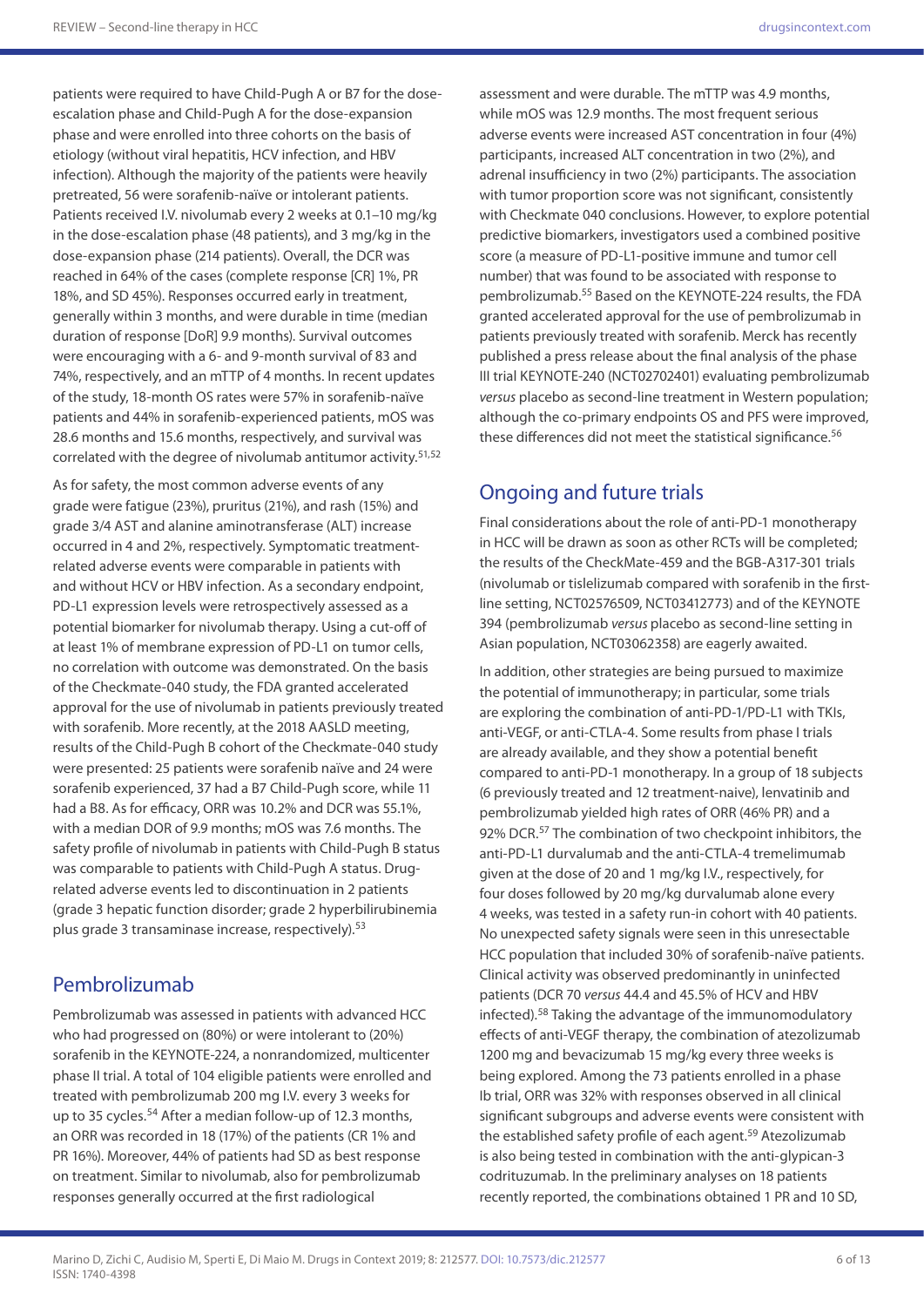#### **Table 2. Ongoing immunotherapy studies in HCC. Phase Title ClinicalTrials.gov identifier Status PD1/PDL1 alone** III Phase 3 Study of BGB-A317 *versus* Sorafenib in Patients with Unresectable HCC NCT03412773 Recruiting III An Investigational Immuno-therapy Study of Nivolumab Compared to Sorafenib as a First Treatment in Patients with Advanced Hepatocellular Carcinoma NCT02576509 Active, not recruiting III Study of Pembrolizumab (MK-3475) *versus* Best Supportive Care in Participants with Previously Systemically Treated Advanced Hepatocellular Carcinoma (MK-3475-240/ KEYNOTE-240) NCT02702401 Active, not recruiting III Study of Pembrolizumab (MK-3475) or Placebo Given with Best Supportive Care in Asian Participants with Previously Treated Advanced Hepatocellular Carcinoma (MK-3475-394/ KEYNOTE-394) NCT03062358 Recruiting I/II An Immuno-therapy Study to Evaluate the Effectiveness, Safety and Tolerability of Nivolumab or Nivolumab in Combination with Other Agents in Patients with Advanced Liver Cancer (CheckMate040) NCT01658878 Active, not recruiting II Study of BGB-A317 in Patients with Previously Treated Unresectable HCC NCT03419897 Recruiting **PD1/PDL1 in combination** III Safety and Efficacy of Lenvatinib (E7080/MK-7902) in Combination with Pembrolizumab (MK-3475) *versus* Lenvatinib as First-line Therapy in Participants with Advanced Hepatocellular Carcinoma (MK-7902-002/LEAP-002) NCT03713593 Not yet recruiting III Study of Durvalumab and Tremelimumab as First-line Treatment in NCT03298451 Recruiting Patients with Unresectable Hepatocellular Carcinoma (HIMALAYA) III A Study of Atezolizumab in Combination with Bevacizumab Compared with Sorafenib in Patients with Untreated Locally Advanced or Metastatic Hepatocellular Carcinoma [IMbrave150] (IMbrave150) NCT03434379 Recruiting I/II A Trial to Evaluate the Safety and Efficacy of the Combination of the Oncolytic Immunotherapy Pexa-Vec with the PD-1 Receptor Blocking Antibody Nivolumab in the First-line Treatment of Advanced HCC NCT03071094 Recruiting I/II CBT-501 or Nivolumab in Combination with CBT-101 in Locally Advanced or Metastatic HCC and RCC NCT03655613 Recruiting II A Study of MEDI4736 with Tremelimumab, MEDI4736 or Tremelimumab Monotherapy in Unresectable Hepatocellular Carcinoma NCT02519348 Recruiting I Study of Safety and Tolerability of PDR001 in Combination with Sorafenib and to Identify the Maximum Tolerated Dose and/or Phase 2 Dose for This Combination in Advanced Hepatocellular Patients NCT02988440 Recruiting II A Trial of SHR-1210 (an Anti-PD-1 Inhibitor) in Combination with Apatinib in Patients with Advanced HCC(RESCUE) NCT03463876 Recruiting I/II A Study of Galunisertib (LY2157299) in Combination with Nivolumab in Advanced Refractory Solid Tumors and in Recurrent or Refractory NSCLC, or Hepatocellular Carcinoma NCT02423343 Recruiting

*(Continued)*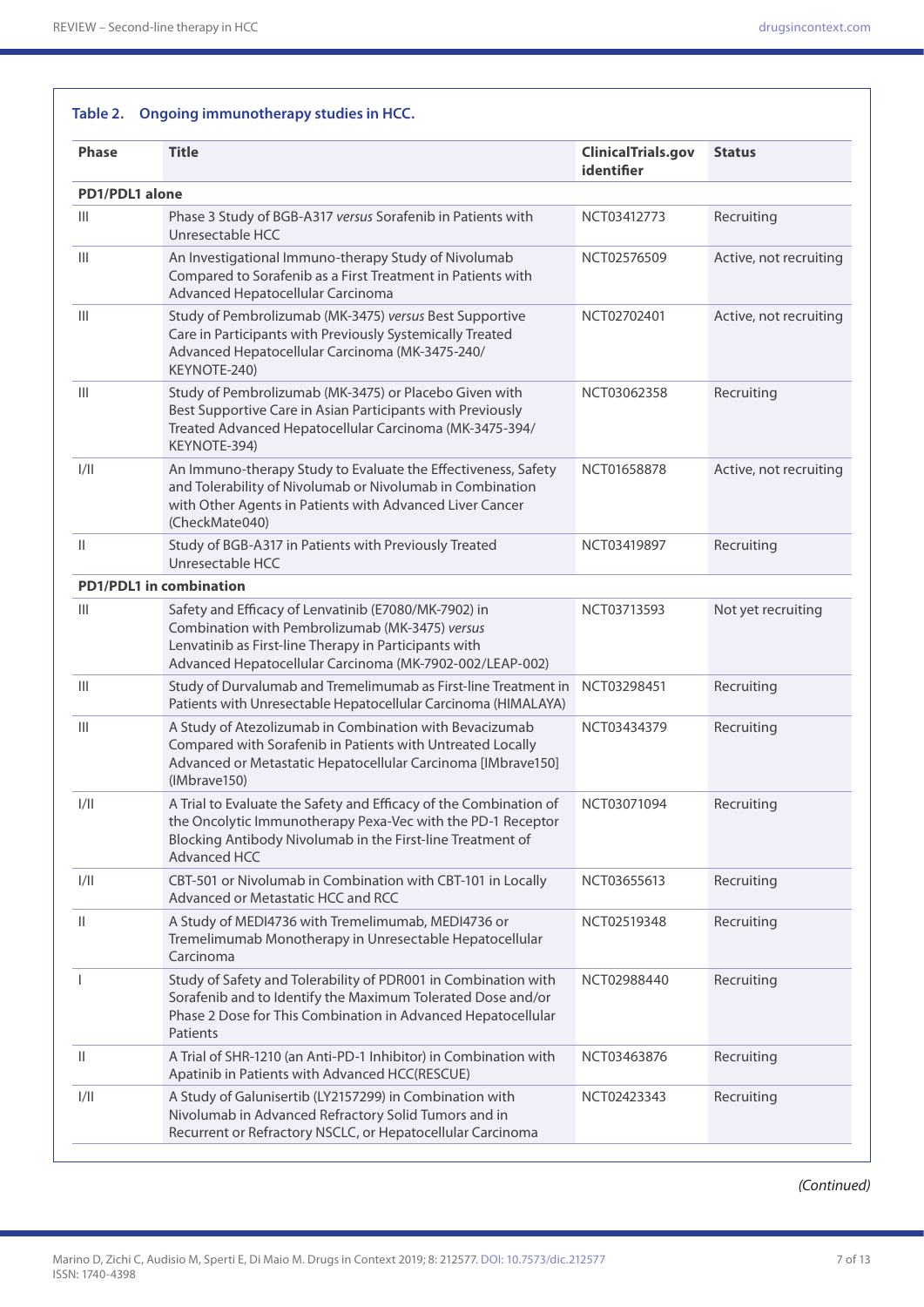| <b>Title</b><br><b>Phase</b><br><b>ClinicalTrials.gov</b><br><b>Status</b> |                                                                                                                                                                                                                          |                           |                        |  |  |
|----------------------------------------------------------------------------|--------------------------------------------------------------------------------------------------------------------------------------------------------------------------------------------------------------------------|---------------------------|------------------------|--|--|
|                                                                            |                                                                                                                                                                                                                          | identifier                |                        |  |  |
| 1/11                                                                       | Exploratory Clinical Study of Apatinib and SHR-1210 in Treating<br>Advanced Hepatocellular Carcinoma or Gastric Cancer                                                                                                   | NCT02942329               | Recruiting             |  |  |
| 1/11                                                                       | Phase Ib/II Study of INC280 + PDR001 or PDR001 Single Agent in<br>Advanced HCC                                                                                                                                           | NCT02795429               | Recruiting             |  |  |
| 1/1 <sub>b</sub>                                                           | Phase I/Ib Study of NIS793 in Combination with PDR001 in<br>Patients with Advanced Malignancies                                                                                                                          | NCT02947165<br>Recruiting |                        |  |  |
|                                                                            | A Study of Ramucirumab (LY3009806) Plus MEDI4736 in<br>Participants with Advanced Gastrointestinal or Thoracic<br>Malignancies                                                                                           | NCT02572687               | Active, not recruiting |  |  |
| 1/11                                                                       | Study of Cabozantinib in Combination with Atezolizumab to<br>Subjects with Locally Advanced or Metastatic Solid Tumors                                                                                                   | NCT03170960               | Recruiting             |  |  |
| -1                                                                         | Regorafenib Plus Pembrolizumab in First Line Systemic<br><b>Treatment of HCC</b>                                                                                                                                         | NCT03347292               | Recruiting             |  |  |
| 1/11                                                                       | A Phase I/II Study of Regorafenib Plus Avelumab in Digestive<br>Tumors (REGOMUNE)                                                                                                                                        | NCT03475953               | Recruiting             |  |  |
| $\mathbf{I}$                                                               | A Study of Avelumab in Combination with Axitinib in<br>Advanced HCC (VEGF Liver 100)                                                                                                                                     | NCT03289533               | Recruiting             |  |  |
|                                                                            | Early stage disease (BCLC A or B)                                                                                                                                                                                        |                           |                        |  |  |
| Ш                                                                          | Neoadjuvant and Adjuvant Nivolumab in HCC Patients Treated<br>by Electroporation (NIVOLEP)                                                                                                                               | NCT03630640               | Recruiting             |  |  |
| $\mathbb{I}$                                                               | CTLA-4 /PD-L1 Blockade Following Transarterial<br>Chemoembolization (DEB-TACE) in Patients with Intermediate<br>Stage of HCC(Hepatocellular Carcinoma) Using Durvalumab and<br>Tremelimumab                              | NCT03638141               | Not yet recruiting     |  |  |
| J.                                                                         | Stereotactic Body Radiotherapy (SBRT) Followed<br>by Immunotherapy in Liver Cancer                                                                                                                                       | NCT03203304               | Recruiting             |  |  |
|                                                                            | Feasibility and Efficacy of Neoadjuvant Cabozantinib Plus<br>Nivolumab (CaboNivo) Followed by Definitive Resection for<br>Patients with Locally Advanced Hepatocellular Carcinoma (HCC)                                  | NCT03299946               | Recruiting             |  |  |
| $\mathbb{H}$                                                               | A Study of Nivolumab in Patients with Hepatocellular<br>Carcinoma Who Are at High Risk of Recurrence after Curative<br>Hepatic Resection or Ablation (CheckMate 9DX)                                                     | NCT03383458               | Recruiting             |  |  |
| Ш                                                                          | Study Evaluating Nivolumab (Anti-PD-1 Antibody)<br>Alone versus Nivolumab Plus Ipilimumab (Anti-CTLA-4<br>Antibody) in Patients with Resectable and Potentially<br>Resectable Hepatocellular Carcinoma (HCC) (CA209-956) | NCT03222076               | Recruiting             |  |  |
| $\mathbf{H}$                                                               | Transarterial Chemoembolization in Combination with<br>Nivolumab Performed for Intermediate Stage Hepatocellular<br>Carcinoma (IMMUTACE)                                                                                 | NCT03572582               | Recruiting             |  |  |
| Ш                                                                          | A Study of the Safety and Antitumoral Efficacy of Nivolumab<br>After SIRT for the Treatment of Patients with HCC (NASIR-HCC)                                                                                             | NCT03380130               | Recruiting             |  |  |
| Ш                                                                          | A Pilot Study of Combined Immune Checkpoint Inhibition<br>in Combination with Ablative Therapies in Subjects<br>with Hepatocellular Carcinoma (HCC) or Biliary Tract Carcinomas<br>(BTC)                                 | NCT02821754               | Recruiting             |  |  |
|                                                                            | Pembrolizumab Plus Y90 Radioembolization in HCC Subjects                                                                                                                                                                 | NCT03099564               | Recruiting             |  |  |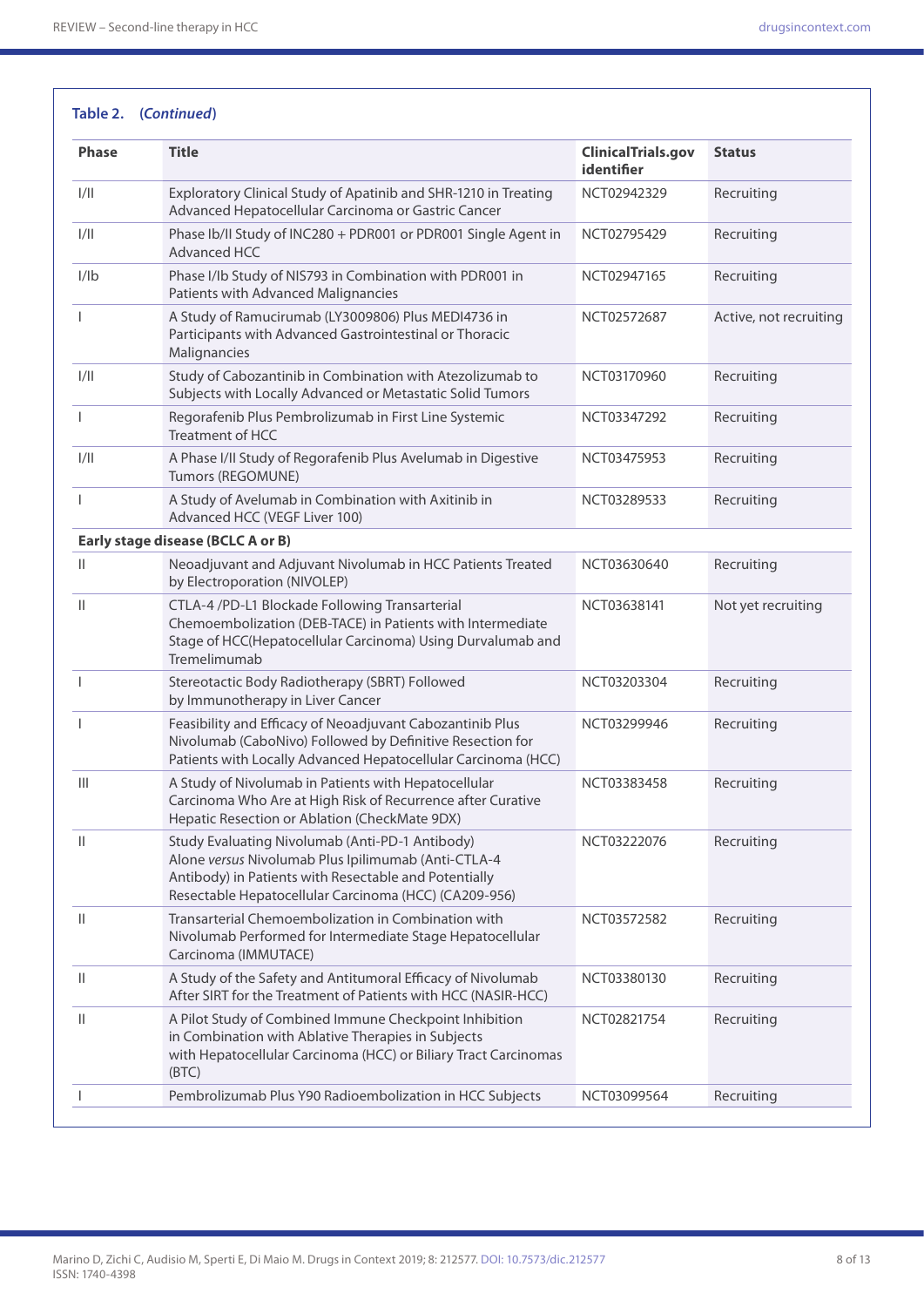some of which are durable.<sup>60</sup> The ongoing immunotherapy studies, both for advanced and for early–intermediate stage disease, are reported in Table 2.

## **Discussion**

Advanced HCC still is a medical unmet need; for over a decade, sorafenib had been the only approved treatment in this setting, with several drugs failing to show a benefit both in first- and second-line setting in RCTs.<sup>61</sup> Trials conducted in the last decade have been generally characterized by an underestimation of driving mechanisms of HCC pathogenesis and progression; thus, many studies enrolled a heterogeneous population regardless of potential biomarkers of response. Similarly, promising drugs were moved from phase II to phase III on the basis of very small, single-arm trials and relying on surrogate endpoints such as ORR, PFS, and TTP that are not predictors of OS in HCC. In patients with compromised baseline liver function due to chronic liver disease, the toxicity of certain drugs might strongly impact on treatment compliance and efficacy. In addition, it has to be pointed out that trials generally enroll patients with Child-Pugh A liver function that are not representative of all HCC patients. As a consequence, scientific evidence of safety for Child-Pugh B patients that could be treated in clinical practice is always limited to observational or retrospective series. In a recently presented real-life experience after first-line sorafenib, investigators remarked that only a small proportion of patients (13.1%) met the criteria used for enrollment in RESORCE, CELESTIAL, and REACH-2 trials. By using modified eligibility criteria (such as including patients with ECOG PS 2 or with Child-Pugh score B7), the percentage of eligible patients would increase to 31.7%, but at the cost of a worse survival outcome62 (mOS 6.2 *versus* 9.4 months of strict eligibility criteria).

Although the molecular underpinnings of HCC are being unveiled, the majority of recurrent somatic genetic alterations are not directly druggable $63$ ; unsurprisingly, the larger part of the recently approved drugs were tested in a 'all-comers' setting and block, among the others, the VEGF pathway. Ramucirumab is actually the only drug that has proven efficacy in a biomarker-selected population, thanks to an initial preplanned subgroup analysis from the REACH trial that

was negative for the primary endpoint; in this case, indeed, the predictive biomarker, AFP elevation, is a clinical and not a molecular biomarker.

It has already been pointed out that the effect of antiangiogenic drugs has reached an efficacy ceiling with a mOS of first-line treatments constantly below 1 year.<sup>64</sup> Although much progress has been made, especially in the second-line treatment after sorafenib, it is mandatory for clinical research to focus on optimizing a treatment algorithm, rather than introducing into the market 'me-too' drugs. In the absence of a direct comparison between second-line options, some aspects of the RCTs that we have discussed may be used to help clinicians; for example, regorafenib should not be offered to patients who are sorafenib intolerant, whereas cabozantinib may be used also in third-line treatment. Ramucirumab differs from the other treatment options for the route of administration (I.V.) and for the presence of a predictive biomarker (AFP≥400 ng/mL).

In this context, immunotherapy has drawn considerable interest for its potential under many issues. First, its mechanism of action is completely different from the other approved drugs. Second, although a minority of patients could experience severe and even potentially life-threatening toxicities, immunotherapy has a more favorable profile that makes the combination with other compounds easier and that could be exploited in patients with impaired liver function. If initial results are confirmed in phase III trials and immunotherapy will become a standard of care in first- or second-line treatment for HCC, current evidence regarding second-line therapy after sorafenib exposure will be difficultly applicable. In addition, immunotherapy may produce early and durable responses that are already being investigated in other disease settings, such as neoadjuvant treatment or combination with local treatments increasing tumor antigens exposure. The recent announcement of the negative results of the KEYNOTE-240 trial might hamper the enthusiasm for immunotherapy, but it will be important to analyze the whole data to draw definitive conclusions.

Hopefully, with the advances in understanding tumor microenvironment and immune reactivity,<sup>49</sup> we will be able to select patients for their potential response to these new drugs.

**Contributions:** Donatella Marino performed the literature research and writing. Massimo Di Maio conceived the topic of the review and provided support in writing. All other authors reviewed all drafts of this manuscript and approved the final version. All named authors meet the International Committee of Medical Journal Editors (ICMJE) criteria for authorship for this article, take responsibility for the integrity of the work as a whole, and have given their approval for this version to be published.

**Disclosure and potential conflicts of interest:** Donatella Marino, Clizia Zichi, Marco Audisio, and Elisa Sperti report no conflict of interest. Massimo Di Maio received honoraria and had roles as consultant or advisor for AstraZeneca, Lilly, Roche, Bristol Myers Squibb, Merck Sharp & Dohme, and Janssen. The International Committee of Medical Journal Editors (ICMJE) Potential Conflicts of Interests form for the authors are available for download at<http://www.drugsincontext.com/wp-content/uploads/2019/03/dic.212577-COI.pdf>

#### **Acknowledgements:** None.

**Funding declaration:** There was no funding associated with the preparation of this article.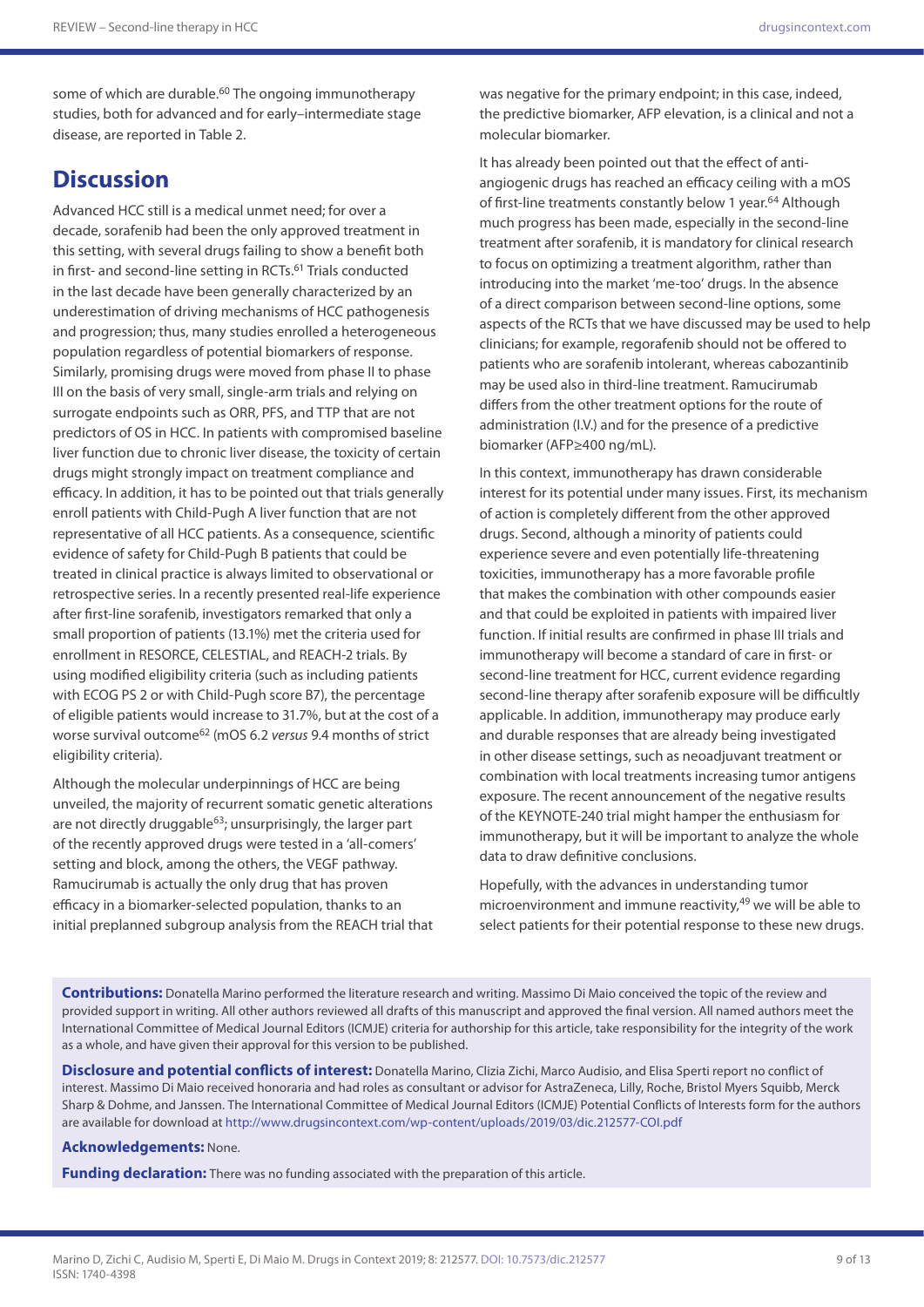**Copyright:** Copyright © 2019 Marino D, Zichi C, Audisio M, Sperti E, Di Maio M. Published by Drugs in Context under Creative Commons License Deed CC BY NC ND 4.0 which allows anyone to copy, distribute, and transmit the article provided it is properly attributed in the manner specified below. No commercial use without permission.

**Correct attribution:** Copyright © 2019 Marino D, Zichi C, Audisio M, Sperti E, Di Maio M. [https://doi.org/10.7573/dic.212577.](https://doi.org/10.7573/dic.212577) Published by Drugs in Context under Creative Commons License Deed CC BY NC ND 4.0.

**Article URL:** <https://www.drugsincontext.com/second-line-treatment-options-in-hepatocellular-carcinoma>

**Correspondence:** Massimo Di Maio, Department of Oncology, University of Turin, Turin, Italy; Division of Medical Oncology, Ordine Mauriziano Hospital, Via Magellano 1, Turin 10128, Italy. [massimo.dimaio@unito.it](mailto:massimo.dimaio@unito.it)

**Provenance:** invited; externally peer reviewed.

**Submitted:** 19 December 2018; **Peer review comments to author:** 29 January 2019; **Revised manuscript received:** 4 March 2019; **Accepted:** 5 March 2019; **Publication date:** 10 April 2019.

**Drugs in Context** is published by BioExcel Publishing Ltd. Registered office: Plaza Building, Lee High Road, London, England, SE13 5PT.

BioExcel Publishing Limited is registered in England Number 10038393. VAT GB 252 7720 07.

For all manuscript and submissions enquiries, contact the Editor-in-Chief [gordon.mallarkey@bioexcelpublishing.com](mailto:gordon.mallarkey@bioexcelpublishing.com)

For all permissions, rights and reprints, contact David Hughes [david.hughes@bioexcelpublishing.com](mailto:david.hughes@bioexcelpublishing.com)

#### **References**

- 1. Siegel RL, Miller KD, Jemal A. Cancer statistics, 2018. *CA Cancer J Clin.* 2018;68(1):7–30. <http://dx.doi.org/10.3322/caac.21442>
- 2. Mak LY, Cruz-Ramon V, Chinchilla-Lopez P, et al. Global epidemiology, prevention, and management of hepatocellular carcinoma. *Am Soc Clin Oncol Educ Book.* 2018(38):262–279. [http://dx.doi.org/10.1200/EDBK\\_200939](http://dx.doi.org/10.1200/EDBK_200939)
- 3. Forner A, Reig M, Bruix J. Hepatocellular carcinoma. *Lancet.* 2018;391(10127):1301–1314. [http://dx.doi.org/10.1016/S0140-6736\(18\)30010-2](http://dx.doi.org/10.1016/S0140-6736(18)30010-2)
- 4. Llovet JM, Ricci S, Mazzaferro V, et al. Sorafenib in advanced hepatocellular carcinoma. *N Engl J Med.* 2008;359(4):378–390. <http://dx.doi.org/10.1056/NEJMoa0708857>
- 5. Cheng AL, Kang YK, Chen Z, et al. Efficacy and safety of sorafenib in patients in the asia-pacific region with advanced hepatocellular carcinoma: a phase III randomised, double-blind, placebo-controlled trial. *Lancet Oncol.* 2009;10(1):25–34. [http://dx.doi.org/10.1016/S1470-2045\(08\)70285-7](http://dx.doi.org/10.1016/S1470-2045(08)70285-7)
- 6. Cheng AL, Kang YK, Lin DY, et al. Sunitinib *versus* sorafenib in advanced hepatocellular cancer: results of a randomized phase III trial. *J Clin Oncol.* 2013;31(32):4067–4075. <http://dx.doi.org/10.1200/JCO.2012.45.8372>
- 7. Johnson PJ, Qin S, Park JW, et al. Brivanib *versus* sorafenib as first-line therapy in patients with unresectable, advanced hepatocellular carcinoma: results from the randomized phase III brisk-fl study. *J Clin Oncol.* 2013;31(28):3517–3524. <http://dx.doi.org/10.1200/JCO.2012.48.4410>
- 8. Cainap C, Qin S, Huang WT, et al. Linifanib *versus* sorafenib in patients with advanced hepatocellular carcinoma: results of a randomized phase III trial. *J Clin Oncol.* 2015;33(2):172–179.<http://dx.doi.org/10.1200/JCO.2013.54.3298>
- 9. Zhu AX, Rosmorduc O, Evans TR, et al. Search: a phase III, randomized, double-blind, placebo-controlled trial of sorafenib plus erlotinib in patients with advanced hepatocellular carcinoma. *J Clin Oncol.* 2015;33(6):559–566. <http://dx.doi.org/10.1200/JCO.2013.53.7746>
- 10. Abou-Alfa GK, Niedzwieski D, Knox JJ, et al. Phase III randomized study of sorafenib plus doxorubicin *versus* sorafenib in patients with advanced hepatocellular carcinoma (hcc): Calgb 80802 (alliance). *J Clin Oncol*. 2016;34(15\_suppl):4003–4003. [http://dx.doi.org/10.1200/JCO.2016.34.15\\_suppl.4003](http://dx.doi.org/10.1200/JCO.2016.34.15_suppl.4003)
- 11. Kudo M, Finn RS, Qin S, et al. Lenvatinib *versus* sorafenib in first-line treatment of patients with unresectable hepatocellular carcinoma: a randomised phase 3 non-inferiority trial. *Lancet.* 2018;391(10126):1163–1173. [http://dx.doi.org/10.1016/S0140-6736\(18\)30207-1](http://dx.doi.org/10.1016/S0140-6736(18)30207-1)
- 12. US FDA. FDA approves lenvatinib for unresectable hepatocellular carcinoma. [https://www.fda.gov/drugs/informationondrugs/approveddrugs/ucm617185.htm.](https://www.fda.gov/drugs/informationondrugs/approveddrugs/ucm617185.htm) Accessed March 27, 2019.
- 13. EMA. EMA recommends extension of indications for lenvatinib. [https://www.esmo.org/Oncology-News/EMA-Recommends-Extension-of-Indications-for-Lenvatinib.](https://www.esmo.org/Oncology-News/EMA-Recommends-Extension-of-Indications-for-Lenvatinib) Accessed March 27, 2019.
- 14. Llovet JM, Decaens T, Raoul JL, et al. Brivanib in patients with advanced hepatocellular carcinoma who were intolerant to sorafenib or for whom sorafenib failed: results from the randomized phase III brisk-ps study. *J Clin Oncol.* 2013;31(28):3509–3516. <http://dx.doi.org/10.1200/JCO.2012.47.3009>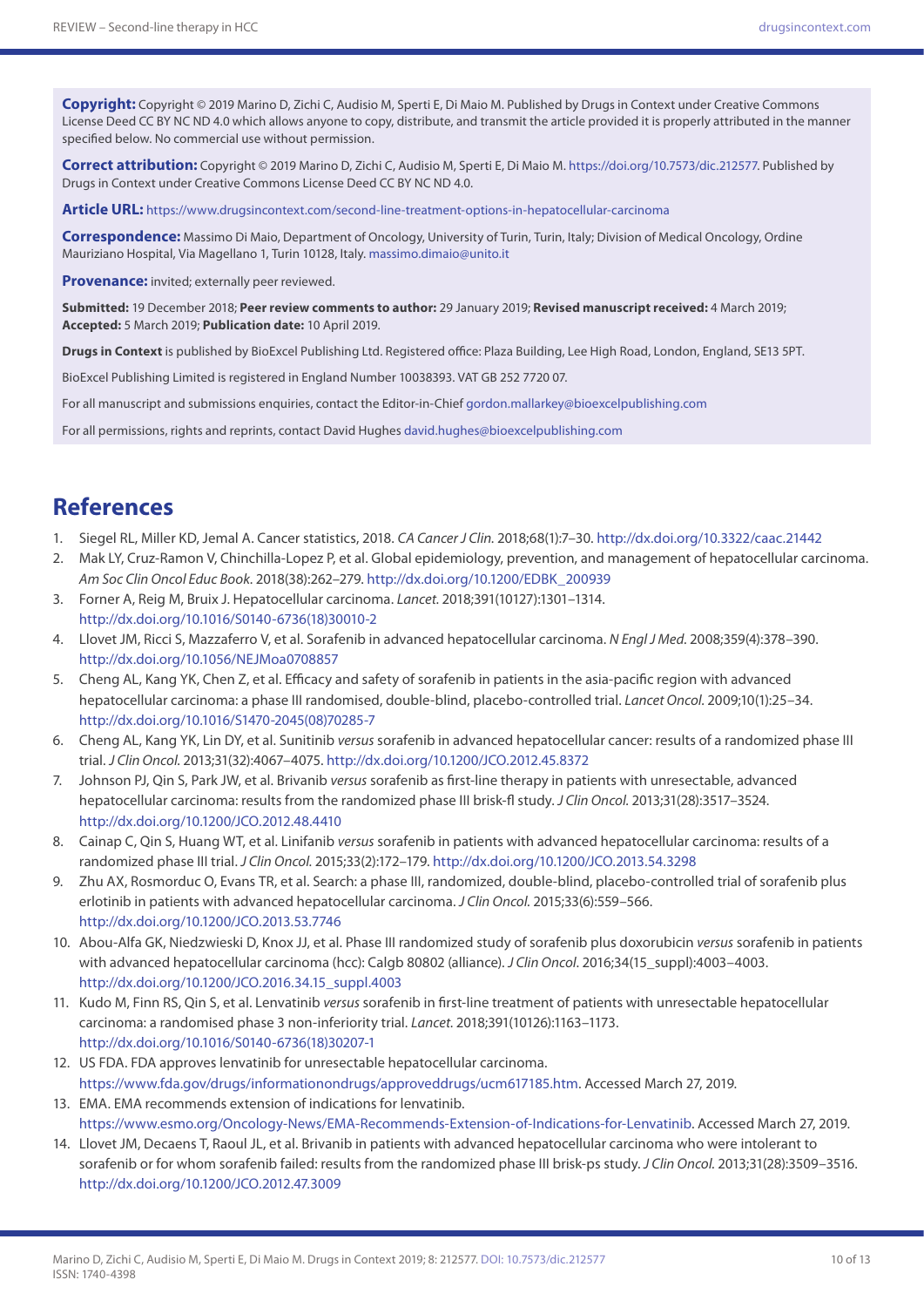- 15. Zhu AX, Kudo M, Assenat E, et al. Effect of everolimus on survival in advanced hepatocellular carcinoma after failure of sorafenib: the evolve-1 randomized clinical trial. *JAMA.* 2014;312(1):57–67. <http://dx.doi.org/10.1001/jama.2014.7189>
- 16. Zhu AX, Park JO, Ryoo BY, et al. Ramucirumab *versus* placebo as second-line treatment in patients with advanced hepatocellular carcinoma following first-line therapy with sorafenib (reach): a randomised, double-blind, multicentre, phase 3 trial. *Lancet Oncol.*  2015;16(7):859–870. [http://dx.doi.org/10.1016/S1470-2045\(15\)00050-9](http://dx.doi.org/10.1016/S1470-2045(15)00050-9)
- 17. Chau I, Peck-Radosavljevic M, Borg C, et al. Ramucirumab as second-line treatment in patients with advanced hepatocellular carcinoma following first-line therapy with sorafenib: patient-focused outcome results from the randomised phase III reach study. *Eur J Cancer.* 2017;81:17–25. <http://dx.doi.org/10.1016/j.ejca.2017.05.001>
- 18. Glazer ES, Piccirillo M, Albino V, et al. Phase II study of pegylated arginine deiminase for nonresectable and metastatic hepatocellular carcinoma. *J Clin Oncol.* 2010;28(13):2220–2226. <http://dx.doi.org/10.1200/JCO.2009.26.7765>
- 19. Abou-Alfa GK, Qin S, Ryoo BY, et al. Phase III randomized study of second line adi-peg 20 plus best supportive care *versus* placebo plus best supportive care in patients with advanced hepatocellular carcinoma. *Ann Oncol.* 2018;29(6):1402–1408. <http://dx.doi.org/10.1093/annonc/mdy101>
- 20. Rimassa L, Assenat E, Peck-Radosavljevic M, et al. Tivantinib for second-line treatment of met-high, advanced hepatocellular carcinoma (metiv-hcc): a final analysis of a phase 3, randomised, placebo-controlled study. *Lancet Oncol.* 2018;19(5):682–693. [http://dx.doi.org/10.1016/S1470-2045\(18\)30146-3](http://dx.doi.org/10.1016/S1470-2045(18)30146-3)
- 21. Santoro A, Rimassa L, Borbath I, et al. Tivantinib for second-line treatment of advanced hepatocellular carcinoma: a randomised, placebo-controlled phase 2 study. *Lancet Oncol.* 2013;14(1):55–63. [http://dx.doi.org/10.1016/S1470-2045\(12\)70490-4](http://dx.doi.org/10.1016/S1470-2045(12)70490-4)
- 22. Kobayashi S, Ueshima K, Moriguchi M, et al. Jet-hcc: a phase 3 randomized, double-blind, placebo-controlled study of tivantinib as a second-line therapy in patients with c-met high hepatocellular carcinoma. *Ann Oncol.* 2017;28(suppl\_5): v209-v268. <http://dx.doi.org/10.1093/annonc/mdx369>
- 23. Bruix J, Tak WY, Gasbarrini A, et al. Regorafenib as second-line therapy for intermediate or advanced hepatocellular carcinoma: multicentre, open-label, phase II safety study. *Eur J Cancer.* 2013;49(16):3412–3419. <http://dx.doi.org/10.1016/j.ejca.2013.05.028>
- 24. Bruix J, Qin S, Merle P, et al. Regorafenib for patients with hepatocellular carcinoma who progressed on sorafenib treatment (resorce): a randomised, double-blind, placebo-controlled, phase 3 trial. *Lancet.* 2017;389(10064):56–66. [http://dx.doi.org/10.1016/S0140-6736\(16\)32453-9](http://dx.doi.org/10.1016/S0140-6736(16)32453-9)
- 25. Bruix J, Merle P, Granito A, et al. Efficacy, safety, and health-related quality of life (hrqol) of regorafenib in patients with hepatocellular carcinoma (hcc) progressing on sorafenib: results of the international, double-blind phase 3 resorce trial. *Ann Oncol.* 2016;27(suppl\_6):LBA28-LBA28. <http://dx.doi.org/10.1093/annonc/mdw435.19>
- 26. Finn RS, Merle P, Granito A, et al. Outcomes of sequential treatment with sorafenib followed by regorafenib for hcc: additional analyses from the phase III resorce trial. *J Hepatol.* 2018;69(2):353–358. <http://dx.doi.org/10.1016/j.jhep.2018.04.010>
- 27. Bruix J, Merle P, Granito A, et al. Survival by pattern of tumor progression during prior sorafenib (sor) treatment in patients with hepatocellular carcinoma (hcc) in the phase III resorce trial comparing second-line treatment with regorafenib (reg) or placebo. *J Clin Oncol*. 2017;35(4\_suppl):229–229. [http://dx.doi.org/10.1200/JCO.2017.35.4\\_suppl.229](http://dx.doi.org/10.1200/JCO.2017.35.4_suppl.229)
- 28. Bruix JMP, Granito A, Huang YH, et al; On Behalf of RESORCE Investigators. Hand-foot skin reaction (hfsr) and overall survival (os) in the phase 3 resorce trial of regorafenib for treatment of hepatocellular carcinoma (hcc) progressing on sorafenib. *J Clin Oncol.*  2018;36(no. 4\_suppl):412–412. [http://dx.doi.org/10.1200/JCO.2018.36.4\\_suppl.412](http://dx.doi.org/10.1200/JCO.2018.36.4_suppl.412)
- 29. Teufel M, Köchert K, Meinhardt G, Bruix J. Efficacy of regorafenib (reg) in patients with hepatocellular carcinoma (hcc) in the phase III resorce trial according to alpha-fetoprotein (afp) and c-met levels as predictors of poor prognosis. *J Clin Oncol*. 2017;35(15\_suppl):4078–4078. [http://dx.doi.org/10.1200/JCO.2017.35.15\\_suppl.4078](http://dx.doi.org/10.1200/JCO.2017.35.15_suppl.4078)
- 30. Köchert K, Meinhardt G, Bruix J, Teufel M. 701panalysis of single-nucleotide polymorphisms (snps) in the phase III resorce trial of regorafenib *versus* placebo in patients with hepatocellular carcinoma (hcc). *Ann Oncol.* 2018;29(suppl\_8). <http://dx.doi.org/10.1093/annonc/mdy282.084>
- 31. Liu J, Wang K, Yan Z, et al. Axl expression stratifies patients with poor prognosis after hepatectomy for hepatocellular carcinoma. *PloS One.* 2016;11(5):e0154767. <http://dx.doi.org/10.1371/journal.pone.0154767>
- 32. Rimassa L, Abbadessa G, Personeni N, et al. Tumor and circulating biomarkers in patients with second-line hepatocellular carcinoma from the randomized phase II study with tivantinib. *Oncotarget.* 2016;7(45):72622–72633. <http://dx.doi.org/10.18632/oncotarget.11621>
- 33. Kelley RK, Verslype C, Cohn AL, et al. Cabozantinib in hepatocellular carcinoma: results of a phase 2 placebo-controlled randomized discontinuation study. *Ann Oncol.* 2017;28(3):528–534. <http://dx.doi.org/10.1093/annonc/mdw651>
- 34. Schoffski P, Gordon M, Smith DC, et al. Phase II randomised discontinuation trial of cabozantinib in patients with advanced solid tumours. *Eur J Cancer.* 2017;86:296–304.<http://dx.doi.org/10.1016/j.ejca.2017.09.011>
- 35. Abou-Alfa GK, Meyer T, Cheng AL, et al. Cabozantinib in patients with advanced and progressing hepatocellular carcinoma. *New Engl J Med.* 2018;379(1):54–63. <http://dx.doi.org/10.1056/NEJMoa1717002>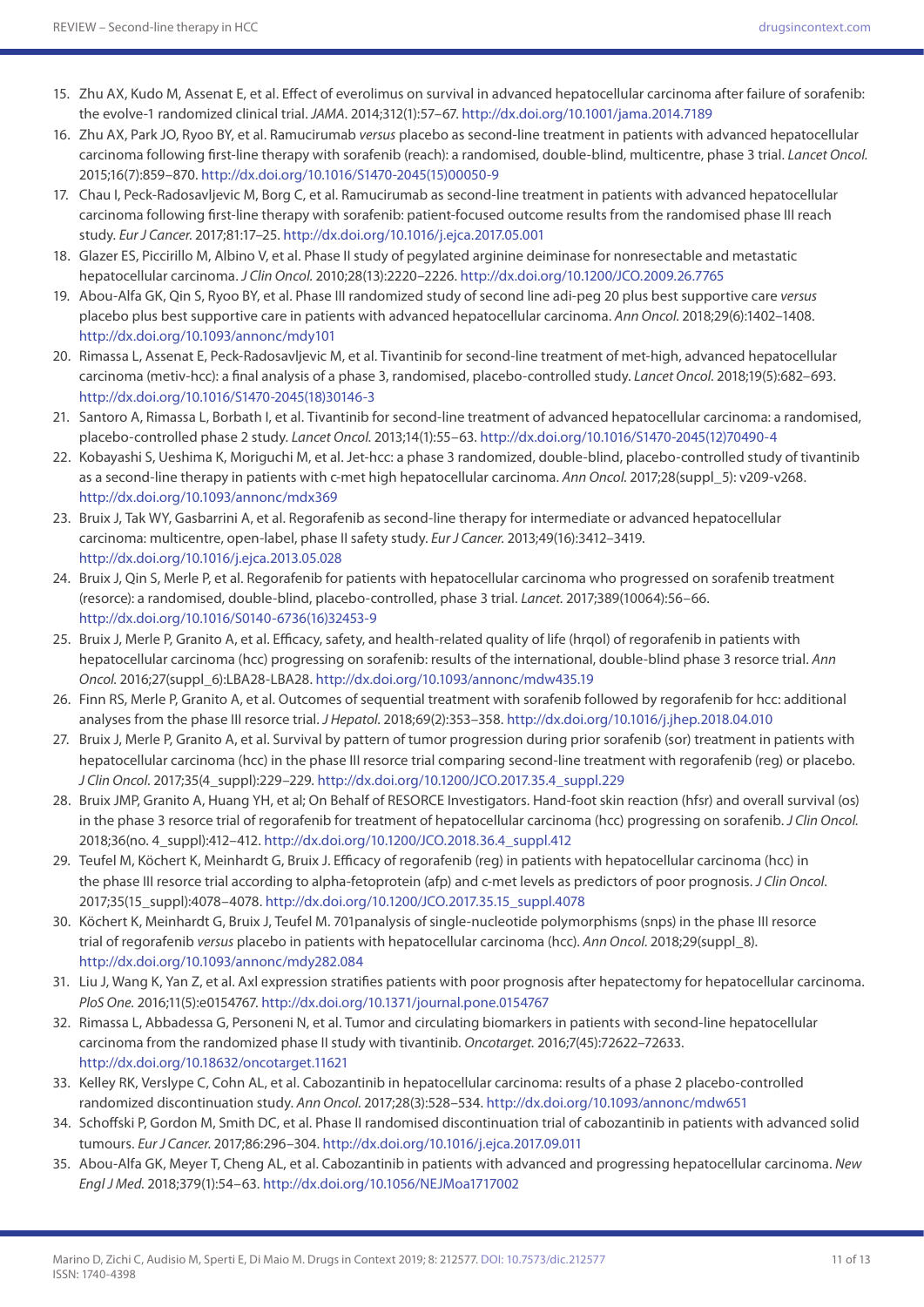- 36. Yau T, van Vlierberghe H, Love C, et al. 148oassessment of tumor response, alpha-fetoprotein (afp) response, and time to progression (ttp) in the phase III celestial trial of cabozantinib (c) *versus* placebo (p) in advanced hepatocellular carcinoma (hcc). *Ann Oncol.* 2018;29(suppl\_9).<http://dx.doi.org/10.1093/annonc/mdy432>
- 37. Kelley RK, Rimassa L, Ryoo B-Y, et al. Alpha fetoprotein (afp) response and efficacy outcomes in the phase III celestial trial of cabozantinib (c) *versus* placebo (p) in advanced hepatocellular carcinoma (hcc). *J Clin Oncol*. 2019;37(4\_suppl):423–423. [http://dx.doi.org/10.1200/JCO.2019.37.4\\_suppl.423](http://dx.doi.org/10.1200/JCO.2019.37.4_suppl.423)
- 38. Blanc JF, Adriani J, Kelly RK, et al. 703passessment of disease burden in the phase III celestial trial of cabozantinib (c) *versus* placebo (p) in advanced hepatocellular carcinoma (hcc). *Ann Oncol.* 2018;29(suppl\_8). <http://dx.doi.org/10.1093/annonc/mdy282.086>
- 39. Yau T, Patel M, El-Khoueiry AB, et al. 704poutcomes by prior transarterial chemoembolization (tace) in the phase III celestial trial of cabozantinib (c) *versus* placebo (p) in patients (pts) with advanced hepatocellular carcinoma (hcc). *Ann Oncol.* 2018;29(suppl\_8). <http://dx.doi.org/10.1093/annonc/mdy282.087>
- 40. Rimassa L, Cicin I, Blanc J-F, et al. Outcomes based on age in the phase 3 celestial trial of cabozantinib (c) *versus* placebo (p) in patients (pts) with advanced hepatocellular carcinoma (hcc). *J Clin Oncol*. 2018;36(15\_suppl):4090–4090. [http://dx.doi.org/10.1200/JCO.2018.36.15\\_suppl.4090](http://dx.doi.org/10.1200/JCO.2018.36.15_suppl.4090)
- 41. Zhu AX, Kang Y, Yen C, et al. Reach-2: a randomized, double-blind, placebo-controlled phase 3 study of ramucirumab *versus* placebo as second-line treatment in patients with advanced hepatocellular carcinoma (hcc) and elevated baseline alphafetoprotein (afp) following first-line sorafenib. *J Clin Oncol.* 2018;36(suppl; abstr 4003). [http://dx.doi.org/10.1200/JCO.2018.36.15\\_suppl.4003](http://dx.doi.org/10.1200/JCO.2018.36.15_suppl.4003)
- 42. Zhu A, Finn R, Galle P, et al. Lba-001ramucirumab as second-line treatment in patients with advanced hepatocellular carcinoma (hcc) and elevated alpha-fetoprotein (afp) following first-line sorafenib: pooled efficacy and safety across two global randomized phase 3 studies (reach-2 and reach). *Ann Oncol.* 2018;29(suppl\_5):mdy208-mdy208.<http://dx.doi.org/10.1093/annonc/mdy208>
- 43. Zhu AX, Gable J, Bowman L, et al. Ramucirumab as second-line treatment in patients with advanced hepatocellular carcinoma (hcc) and elevated alpha-fetoprotein (afp) following first-line sorafenib: patient reported outcome results across two phase III studies (reach-2 and reach). *Ann Oncol.* 2018;29(suppl\_8).<http://dx.doi.org/10.1093/annonc/mdy282.006>
- 44. Hellmann MD, Ciuleanu TE, Pluzanski A, et al. Nivolumab plus ipilimumab in lung cancer with a high tumor mutational burden. *New Engl J Med.* 2018;378(22):2093–2104. <http://dx.doi.org/10.1056/NEJMoa1801946>
- 45. Le DT, Durham JN, Smith KN, et al. Mismatch repair deficiency predicts response of solid tumors to pd-1 blockade. *Science.*  2017;357(6349):409–413.<http://dx.doi.org/10.1126/science.aan6733>
- 46. Herbst RS, Soria JC, Kowanetz M, et al. Predictive correlates of response to the anti-pd-l1 antibody mpdl3280a in cancer patients. *Nature.* 2014;515(7528):563–567.<http://dx.doi.org/10.1038/nature14011>
- 47. Han X, Gu YK, Li SL, et al. Pre-treatment serum levels of soluble programmed cell death-ligand 1 predict prognosis in patients with hepatitis b-related hepatocellular carcinoma. *J Cancer Res Clin Oncol.* 2018. <http://dx.doi.org/10.1007/s00432-018-2758-6>
- 48. Shi F, Shi M, Zeng Z, et al. Pd-1 and pd-l1 upregulation promotes cd8(+) t-cell apoptosis and postoperative recurrence in hepatocellular carcinoma patients. *Int J Cancer.* 2011;128(4):887–896.<http://dx.doi.org/10.1002/ijc.25397>
- 49. Sia D, Jiao Y, Martinez-Quetglas I, et al. Identification of an immune-specific class of hepatocellular carcinoma, based on molecular features. *Gastroenterology.* 2017;153(3):812–826.<http://dx.doi.org/10.1053/j.gastro.2017.06.007>
- 50. El-Khoueiry AB, Sangro B, Yau T, et al. Nivolumab in patients with advanced hepatocellular carcinoma (checkmate 040): an open-label, non-comparative, phase 1/2 dose escalation and expansion trial. *Lancet.* 2017;389(10088):2492–2502. [http://dx.doi.org/10.1016/S0140-6736\(17\)31046-2](http://dx.doi.org/10.1016/S0140-6736(17)31046-2)
- 51. El-Khoueiry AB, Melero I, Yau TC, et al. Impact of antitumor activity on survival outcomes, and nonconventional benefit, with nivolumab (nivo) in patients with advanced hepatocellular carcinoma (ahcc): subanalyses of checkmate-040. *J Clin Oncol.*  2018;36(4\_suppl):475–475. [http://dx.doi.org/10.1200/JCO.2018.36.4\\_suppl.475](http://dx.doi.org/10.1200/JCO.2018.36.4_suppl.475)
- 52. Crocenzi TS, El-Khoueiry AB, Yau TC, et al. Nivolumab (nivo) in sorafenib (sor)-naive and -experienced pts with advanced hepatocellular carcinoma (hcc): checkmate 040 study. *J Clin Oncol.* 2017;35(15\_suppl):4013–4013. [http://dx.doi.org/10.1200/JCO.2017.35.15\\_suppl.4013](http://dx.doi.org/10.1200/JCO.2017.35.15_suppl.4013)
- 53. Kudo M, Matilla AM, Santoro A, et al. Nivolumab in patients with child-pugh b advanced hepatocellular carcinoma (ahcc) in the checkmate-040 study. *Hepatology.* 2018;68, S1(Abstract LB-2).
- 54. Zhu AX, Finn RS, Edeline J, et al. Pembrolizumab in patients with advanced hepatocellular carcinoma previously treated with sorafenib (keynote-224): a non-randomised, open-label phase 2 trial. *Lancet Oncol.* 2018;19(7):940–952. [http://dx.doi.org/10.1016/S1470-2045\(18\)30351-6](http://dx.doi.org/10.1016/S1470-2045(18)30351-6)
- 55. Zhu AX, Finn RS, Edeline J, et al. Pembrolizumab (pembro) in patients with advanced hepatocellular carcinoma (hcc): keynote-224 update. *J Clin Oncol*. 2018;36(15\_suppl):4020–4020. [http://dx.doi.org/10.1200/JCO.2018.36.15\\_suppl.4020](http://dx.doi.org/10.1200/JCO.2018.36.15_suppl.4020)
- 56. Merck. Merck provides update on KEYNOTE-240, a phase 3 study of KEYTRUDA® (pembrolizumab) in previously treated patients with advanced hepatocellular carcinoma. [https://investors.merck.com/news/press-release-details/2019/Merck-Provides-](https://investors.merck.com/news/press-release-details/2019/Merck-Provides-Update-on-KEYNOTE-240-a-Phase-3-Study-of-KEYTRUDA-pembrolizumab-in-Previously-Treated-Patients-with-Advanced-Hepatocellular-Carcinoma/default.aspx)